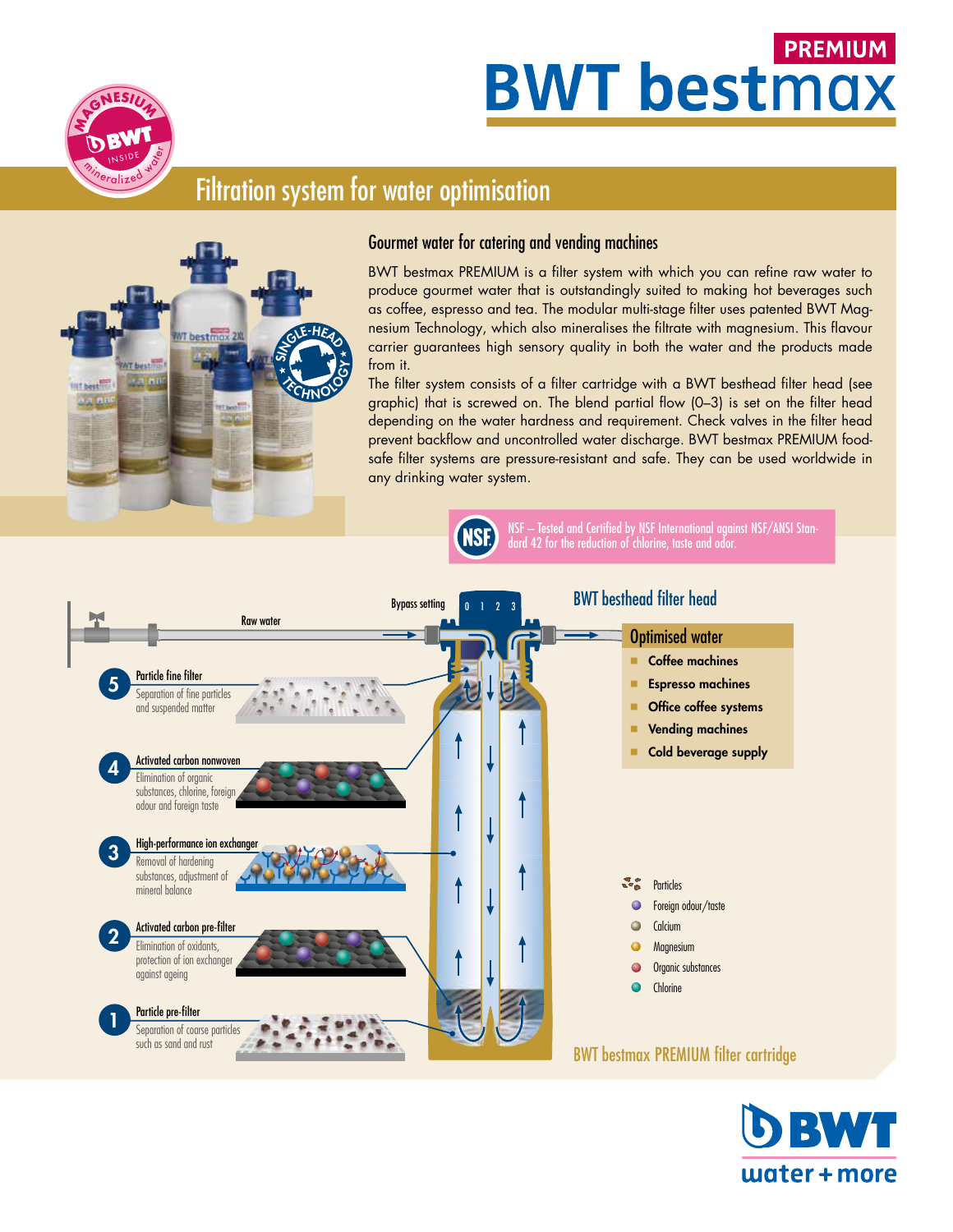# Dimensions and Weights

| <b>BWT bestmax PREMIUM</b>                               |        | <sub>S</sub>        | $\overline{\mathsf{v}}$ | M                   | <b>XL</b>            | 2XL                  |
|----------------------------------------------------------|--------|---------------------|-------------------------|---------------------|----------------------|----------------------|
|                                                          | mm     | $350 - 360$         | $410 - 420$             | $465 - 475$         | $490 - 500$          | $570 - 580$          |
| <b>Total height without</b><br>wall mounting bracket (A) | (Inch) | $(13.78 - 14.18)$   | $(16.15 - 16.54)$       | $(18.31 - 18.71)$   | $(19.30 - 19.69)$    | $(22.44 - 22.83)$    |
|                                                          | (lnch) | $(133/4 - 143/16)$  | $(1618 - 16916)$        | $(185/16 - 181)/16$ | $(195/16 - 191)/16)$ | $(227/16 - 2213/16)$ |
|                                                          | mm     | 385                 | 445                     | 500                 | 530                  | 600                  |
| <b>Total height with</b><br>wall monuting bracket (B)    | (Inch) | (15.16)             | (17.52)                 | (19.69)             | (20.87)              | (23,62)              |
|                                                          | (lnch) | $(15 \frac{3}{16})$ | (17 1/2)                | (1911/16)           | (207/8)              | (2358)               |
|                                                          | mm     | 310                 | 366                     | 425                 | 450                  | 520                  |
| Height to centre of connection (C)                       | (lnch) | (12.21)             | (14.41)                 | (16.73)             | (17.72)              | (20.47)              |
|                                                          | (lnch) | (123/16)            | (147/16)                | (163/4)             | (1711/16)            | (207/16)             |
|                                                          | mm     | 65                  | 65                      | 65                  | 65                   | 65                   |
| Distance required for service (D)                        | (lnch) | (2.56)              | (2.56)                  | (2.56)              | (2.56)               | (2.56)               |
|                                                          | (lnch) | (29/16)             | (29/16)                 | (29/16)             | (29/16)              | (29/16)              |
|                                                          | mm     | 125                 | 125                     | 125                 | 125                  | 125                  |
| Installation length (E)                                  | (lnch) | (4.93)              | (4.93)                  | (4.93)              | (4.93)               | (4.93)               |
|                                                          | (lnch) | (415/16)            | (415/16)                | (415/16)            | (415/16)             | (415/16)             |
|                                                          | mm     | 88                  | 110                     | 130                 | 145                  | 185                  |
| Filter cartridge Ø (F)                                   | (Inch) | (3.47)              | (4.34)                  | (5.12)              | (5.71)               | (7.28)               |
|                                                          | (lnch) | $(3 \t1/16)$        | $(3 \t1/16)$            | (51/8)              | (511/16)             | $(7 \frac{1}{4})$    |
|                                                          | kg     | 0.9                 | 2.1                     | 2.4                 | 3.8                  | 7.5                  |
| Filter cartridge weight,<br>cartridge dry appr.          | (lb)   | (1.99)              | (4.63)                  | (5.30)              | (8.38)               | (16.53)              |
|                                                          | (h)    | (2)                 | (458)                   | (55/16)             | (838)                | $(8\ 1/2)$           |
|                                                          | kg     | 1.5                 | 3.2                     | 4.2                 | 6.0                  | 11.0                 |
| Filter cartridge weight, wet appr.                       | (h)    | (3.31)              | (7.06)                  | (9.26)              | (13.23)              | (24.25)              |
|                                                          | (h)    | (35/16)             | $(7 \ 1/16)$            | (91/4)              | $(13 \frac{1}{4})$   | (131/4)              |

# Order Numbers

| <b>Order numbers</b> |                   |                   | M                 | Χl                | 2XL               |
|----------------------|-------------------|-------------------|-------------------|-------------------|-------------------|
| Filter cartridge     | <b>FS22P00A00</b> | <b>FS23P00A00</b> | <b>FS24P00A00</b> | <b>FS28P00A00</b> | <b>FS30P00A00</b> |
| Filter head ST 3/8"  |                   |                   | <b>FS00Y90A00</b> |                   |                   |
| Filter head PA 3/8"  |                   |                   | <b>FS00Y96A00</b> |                   |                   |
| Filter head PA 8 mm  |                   |                   | <b>FS00Y95A00</b> |                   |                   |

# Technical Data

| <b>Operation Conditions</b>                                  |                              | ls.                                | v           | M                                   | <b>XL</b> | 2XL       |  |  |  |
|--------------------------------------------------------------|------------------------------|------------------------------------|-------------|-------------------------------------|-----------|-----------|--|--|--|
| Connection thread (intake/outlet)                            |                              |                                    |             | $3/8$ " (BSP male)                  |           |           |  |  |  |
| <b>Nominal flow</b>                                          | $L/d$ (US gal/d)             |                                    | 720 (2.725) |                                     |           |           |  |  |  |
|                                                              | $L/min$ (US gal/min)         |                                    |             | 0.5(1.9)                            |           |           |  |  |  |
| Working pressure range                                       | bar (psi)                    |                                    |             | $2 - 8(29 - 116)$                   |           |           |  |  |  |
| Intake water pressure                                        | bar (psi)                    | $>1,2$ ( $>17.4$ )                 |             |                                     |           |           |  |  |  |
| Pressure loss at 30 L/h (8 US gallons/h) <sup>(1)</sup>      | bar (psi)                    | 0.10(1.5)                          | 0.10(1.5)   | 0.7(0.05)                           | 0.10(1.5) | 0.20(1.9) |  |  |  |
| Pressure loss at 60 L/h (16 US gallons/h) <sup>(1)</sup>     | bar (psi)                    | 0.15(2.2)                          | 0.15(2.2)   | 0.20(2.9)                           | 0.15(2.2) | 0.30(4.4) |  |  |  |
| Pressure loss at 180 L/h (42 US gallons/h)(1)                | bar (psi)                    | 0.60(8.7)                          | 0.60(8.7)   | 0.50(7.3)                           | 0.50(7.3) | 0.60(8.7) |  |  |  |
| Water temperature, min-max.                                  | $^{\circ}$ C ( $^{\circ}$ F) | $+4$ to $+30$ ( $+39.2$ to $+86$ ) |             |                                     |           |           |  |  |  |
| Ambient temperature, min-max.                                | $^{\circ}$ C ( $^{\circ}$ F) |                                    |             | $+4$ to $+40$ ( $+39.2$ to $+104$ ) |           |           |  |  |  |
| Ambient temperature during storage/transportation, min.-max. | $^{\circ}$ C ( $^{\circ}$ F) | $-20$ to $+40$ (-4 to $+104$ )     |             |                                     |           |           |  |  |  |
| <b>Bed volume</b>                                            | $L$ (US gal)                 | 0.70(0.2)                          | 1.5(0.4)    | 2.00(0.5)                           | 3.10(0.8) | 6.50(1.7) |  |  |  |
| <b>Operation position</b>                                    |                              | vertical/horizontal                |             |                                     |           |           |  |  |  |
| Volume of flushing water                                     | $L$ (US gal)                 | 2(0.3)                             | 3(0.8)      | 5(1.3)                              | 9(2.4)    | 15(4)     |  |  |  |

<sup>(1)</sup> with a 1.5 m (59.06 inch) hose DN 8 fitted to both the intake and outlet. © Capacities may deviate by up to ±5% depending on the local water quality and volume flow. ۞ Default blend setting = 1. For devices sensitiv limescale, blend setting = 0. This reduces the capacities stated by approx. 10%. (4) °dKH = Total hardness. (5) °dfH = French temporary hardness. Subject to change.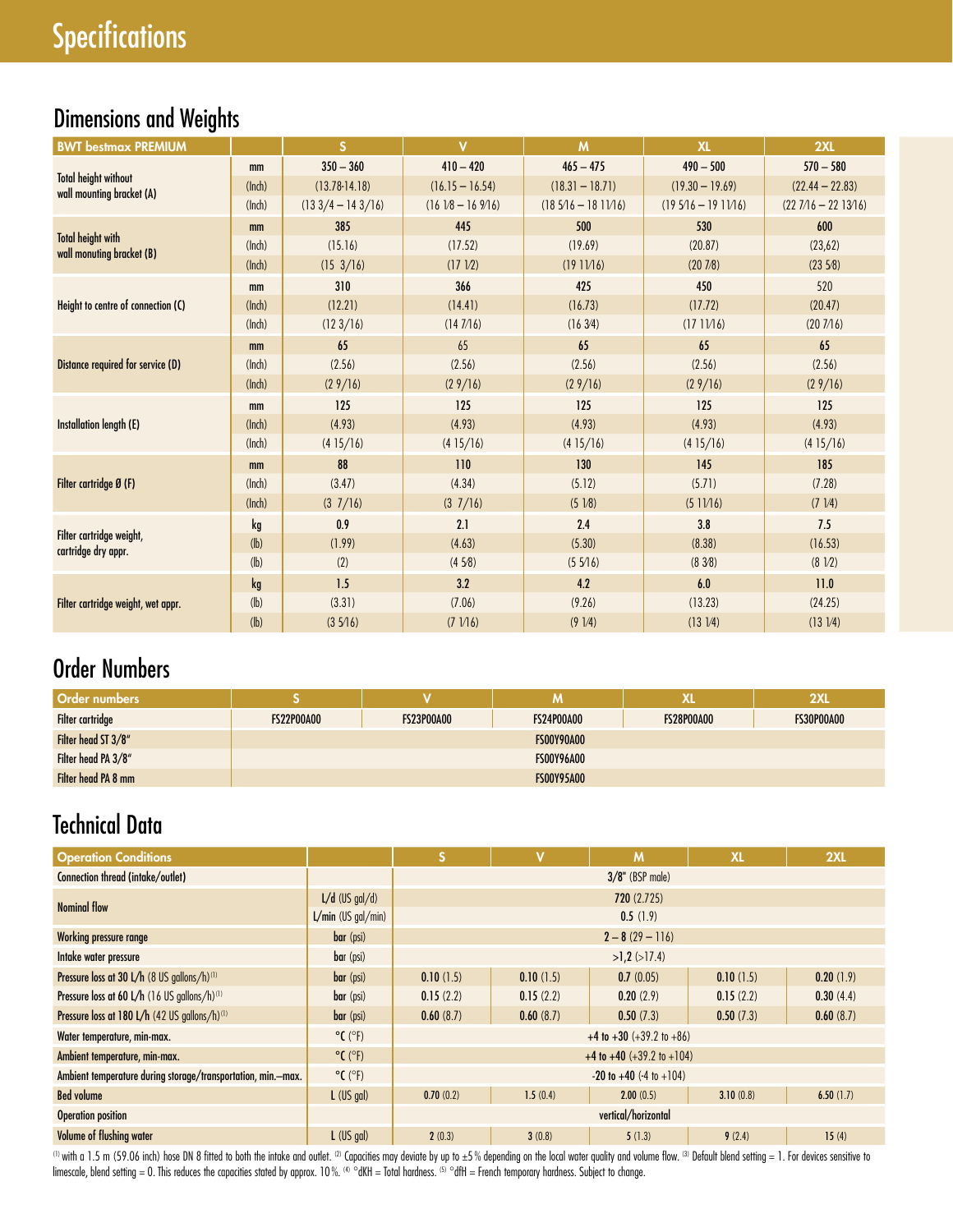

# Limited Warranty, Liability and Certifications

BWT warrants to the original purchaser/consumer all equipment that it manufactures to be free from defects in material and workmanship for a period of 2 years from the date of purchase. This warranty is subject to exclusions and limitations. For complete warranty policy and statements, please see www.water-and-more.com. BWT does not assume any liability for damages or subsequent/secondary damages arising from:

**•** Failure to comply with the instructions in this installation and operating manual

- **Improper use**
- **Improper or faulty installation;**
- **Improper commissioning, operation, maintenance;**
- Use of non-certified, non-approved components
- Not performing the required service and exchange work;
- Unauthorized technical and mechanical changes or conversions

NOTE! We recommend to choose a size of cartridge, where the capacity requires replacement every six months, but no longer than 12 months.

The actual capacity may vary from the given values provided. Capacity is dependent on the overall water quality, flow rate, inlet water pressure and the continuity of the flow rate.

Do not use with water that is microbiologically unsafe or of unknown quality without adequate disinfection before or after the system.

### Settings and capacities

The following tables show typical capacities and the recommended blending setting depending on the carbonate hardness (not the Total Hardness) of the water. All capacity and blending setting recommendations are given under consideration of the valid regulations and requirements, as well as, our experience in the field of water filtration and technology.

|                     | ppm CaCO <sub>2</sub> | <b>Total hardness</b> | <b>French hardness</b> | <b>Blend</b> | Filter capacity <sup>(2, 3)</sup> in litres (US gallons) |                            |                            |                           |                           |  |
|---------------------|-----------------------|-----------------------|------------------------|--------------|----------------------------------------------------------|----------------------------|----------------------------|---------------------------|---------------------------|--|
|                     |                       | in °dKH(4)            | in $^{\circ}$ dfH(5)   |              |                                                          |                            |                            | XL                        | 2XL                       |  |
|                     | 125                   | $\leq$ 7              | 13                     | 3            | $\geq 1070$ ( $\geq 282$ )                               | $\geq 2570$ ( $\geq 678$ ) | $\geq$ 3855 ( $\geq$ 1018) | $\ge 6140$ ( $\ge 1622$ ) | $\geq 10000 \leq 2641$    |  |
|                     | 142                   |                       | 14                     |              | 935 (247)                                                | 2250 (594)                 | 3375 (891)                 | 5375 (1419)               | 8750 (2311)               |  |
| paration<br>eration | 178                   |                       | 18 <sup>°</sup>        |              | 750 (198)                                                | 1800 (475)                 | $2700$ (713)               | 4300 (1135)               | 7000 (1849)               |  |
|                     | 214                   | 12                    | 21                     | 2            | 565 (149)                                                | 1360(359)                  | 2040 (538)                 | 3250 (858)                | 5290 (1397)               |  |
| age pre<br>am gene  | 249                   |                       | 25                     |              | 485 (128)                                                | $1165$ (307)               | 1750(462)                  | $2785$ (735)              | 4535 (1198)               |  |
|                     | 303                   | 17                    | 30 <sup>°</sup>        |              | 355(93)                                                  | 860 (227)                  | 1290(340)                  | 2060(544)                 | 3355 (886)                |  |
|                     | 356                   | 20                    | 36                     |              | $305$ (80)                                               | 730 (192)                  | $1100$ $(290)$             | 1750(462)                 | 2850 (752)                |  |
| 傳                   | 409                   | 23                    | 41                     |              | $265$ (70)                                               | $635$ (167)                | 955 (252)                  | 1520(401)                 | 2480 (655)                |  |
|                     | 445                   | $\geq$ 25             | 45                     |              | $≤ 240$ (≤63)                                            | ≤585 (≤154)                | $\leq$ 232)<br>$\leq 880$  | $\leq$ 1400 ( $\leq$ 369) | $\leq$ 2280 ( $\leq$ 602) |  |

|         |           | Total hardness | French hardness | <b>Blend</b> | <b>Filter capacity</b> <sup>(2, 3)</sup> in litres (US gallons) |                            |                            |                            |                             |  |  |
|---------|-----------|----------------|-----------------|--------------|-----------------------------------------------------------------|----------------------------|----------------------------|----------------------------|-----------------------------|--|--|
|         | ppm CaCO, | in °dKH(4)     | in °dfH(5)      |              |                                                                 |                            |                            | <b>XL</b>                  | 2XL                         |  |  |
|         | 125       | $\leq 7$       | 13              | 3            | $\ge$ 1285 ( $\ge$ 339)                                         | $\geq 3085$ ( $\geq 814$ ) | $\geq 4625$ ( $\geq$ 1221) | $\geq$ 7370 ( $\geq$ 1946) | $\geq$ 12000 ( $\geq$ 3170) |  |  |
| eration | $142$     |                | 14              |              | $1125$ (297)                                                    | $2700$ $(713)$             | (1069)<br>4050             | 6450 (1703)                | $10500$ (2773)              |  |  |
|         | 178       |                | 18 <sup>2</sup> |              | 900(237)                                                        | 2160(570)                  | (855)<br>3240              | 5160 (1363)                | (2219)<br>8400              |  |  |
| ഊ       | 214       | 12             | 21              | 3            | 680 (179)                                                       | 1630(430)                  | 2450(647)                  | 3900 (1030)                | 6350 (1677)                 |  |  |
|         | 249       |                | 25              |              | 580 (153)                                                       | $1400$ $(369)$             | (554)<br>2100              | 3340 (882)                 | 5440 (1437)                 |  |  |
|         | 303       | 17             | 30 <sup>°</sup> | 3            | 430 (113)                                                       | $1035$ (273)               | 1550(409)                  | 2470 (652)                 | (1063)<br>4025              |  |  |
|         | 356       | 20             | 36              | 3            | 365(96)                                                         | 880 (232)                  | 1320 (348)                 | 2100(554)                  | 3420 (903)                  |  |  |
|         | 409       | 23             | 41              | 3            | 315(83)                                                         | 765 (202)                  | (302)<br>1145              | 1825 (482)                 | 2975 (785)                  |  |  |
|         | 445       | $\geq$ 25      | 45              |              | $≤ 290 (=76)$                                                   | ≤700 (≤184)                | ≤1055 (≤278)               | $\leq 1680 \leq 443$       | ≤2735 (≤722)                |  |  |